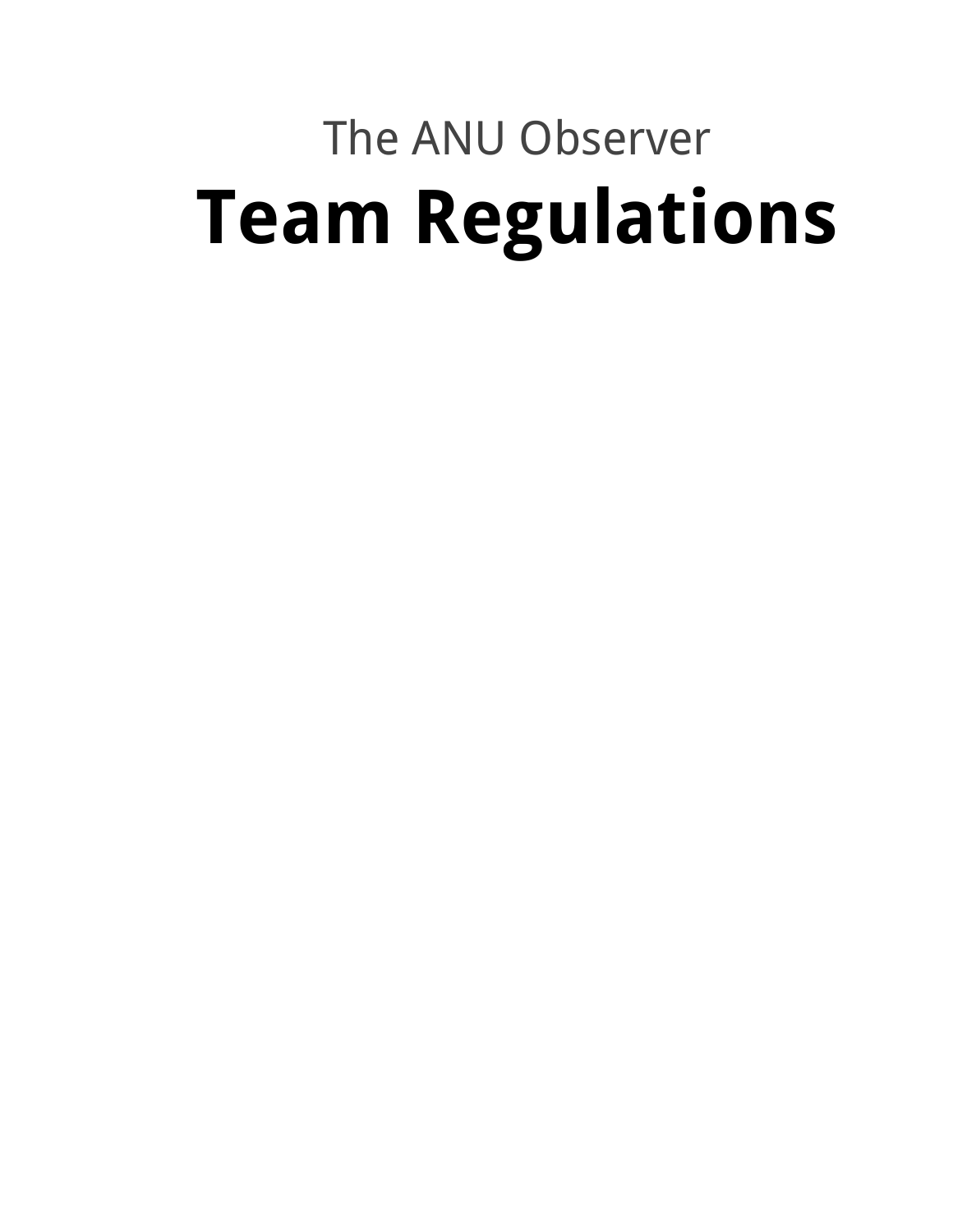## **c** ontents

| General                    | 3              |
|----------------------------|----------------|
| Nature                     | 3              |
| <b>Teams</b>               | 3              |
| The Editorial Team         | 3              |
| <b>Additional Teams</b>    | 3              |
| <b>Responsibilities</b>    | 3              |
| The Editorial Team         | 3              |
| The Visual Content Team    | 3              |
| The Web Team               | 3              |
| The Finance Team           | 4              |
| The Community Team         | $\overline{4}$ |
| <b>Additional Measures</b> | 4              |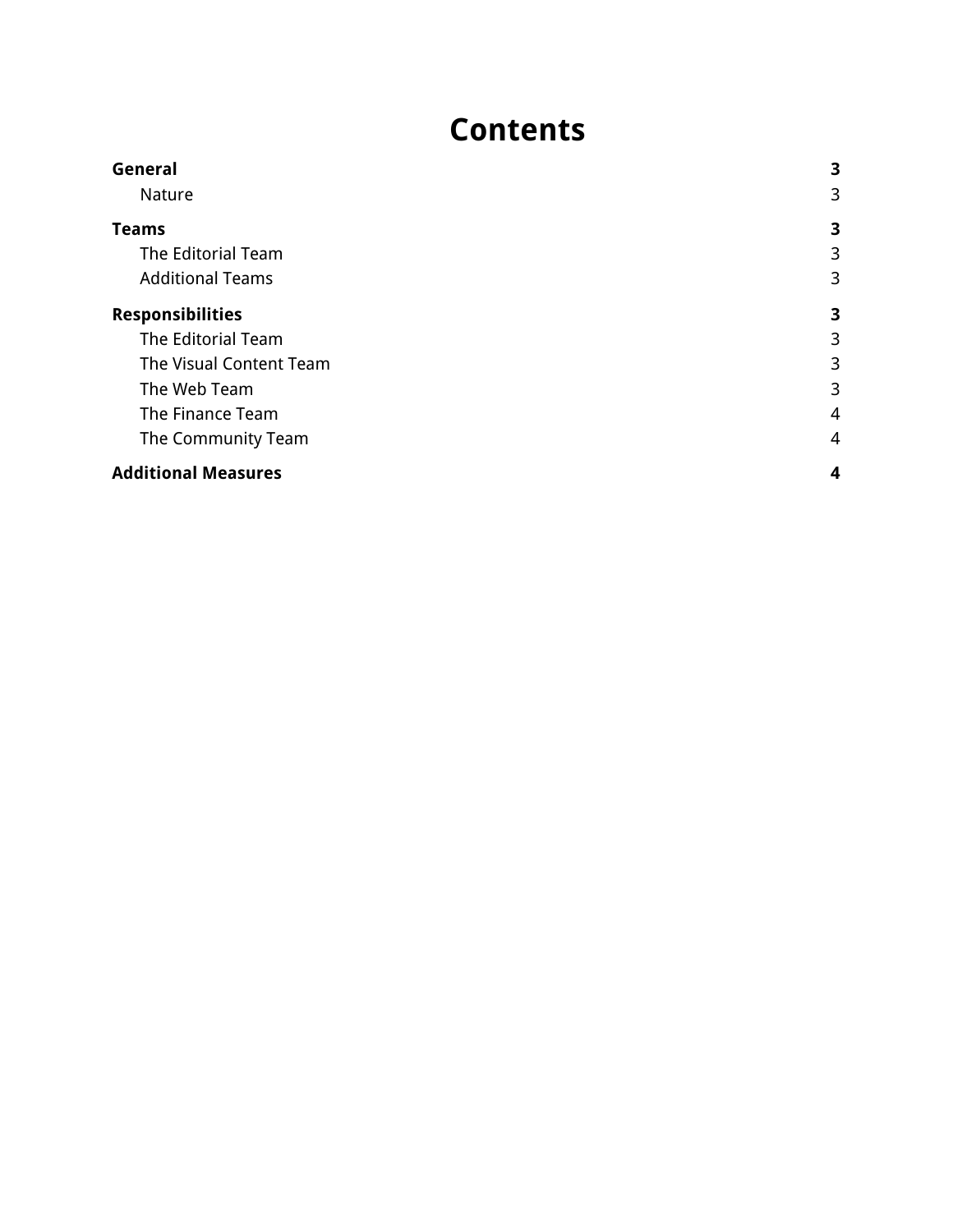# <span id="page-2-0"></span>**1. General**

#### <span id="page-2-1"></span>1.1. Nature

- 1.1.1. These Regulations are the Team Regulations of The ANU Observer Incorporated.
- 1.1.2. These Regulations are formed in accordance with section 3 of the Constitution to govern the Teams which exist and their responsibilities.
- 1.1.3. All terms used in this Policy have the meaning given in the Constitution, unless the contrary intention appears.

## <span id="page-2-3"></span><span id="page-2-2"></span>**2. Teams**

#### 2.1. The Editorial Team

2.1.1. In accordance with section 9.2.1 of the Constitution, there shall be an Editorial Team.

#### <span id="page-2-4"></span>2.2. Additional Teams

- 2.2.1. The following Teams shall exist in addition to the Editorial Team:
	- a) The Visual Content Team;
	- b) The Web Team
	- c) The Finance Team; and
	- d) The Community Team.

## <span id="page-2-5"></span>**3. Responsibilities**

#### <span id="page-2-6"></span>3.1. The Editorial Team

3.1.1. The Editorial Team shall be responsible for the selection, production, and publication of written articles.

#### <span id="page-2-7"></span>3.2. The Visual Content Team

- 3.2.1. The Visual Content Team shall be responsible for producing content for Observer in media forms which are not written articles.
- 3.2.2. The Visual Content Team's responsibilities include:
	- a) Photography
	- b) Livestreaming; and
	- c) Video production

#### <span id="page-2-8"></span>3.3. The Web Team

- 3.3.1. The Web Team shall be responsible for the design and maintenance of Observer's website.
- 3.3.2. The Web Team shall be responsible for the upkeep of Observer's email and cloud storage systems.